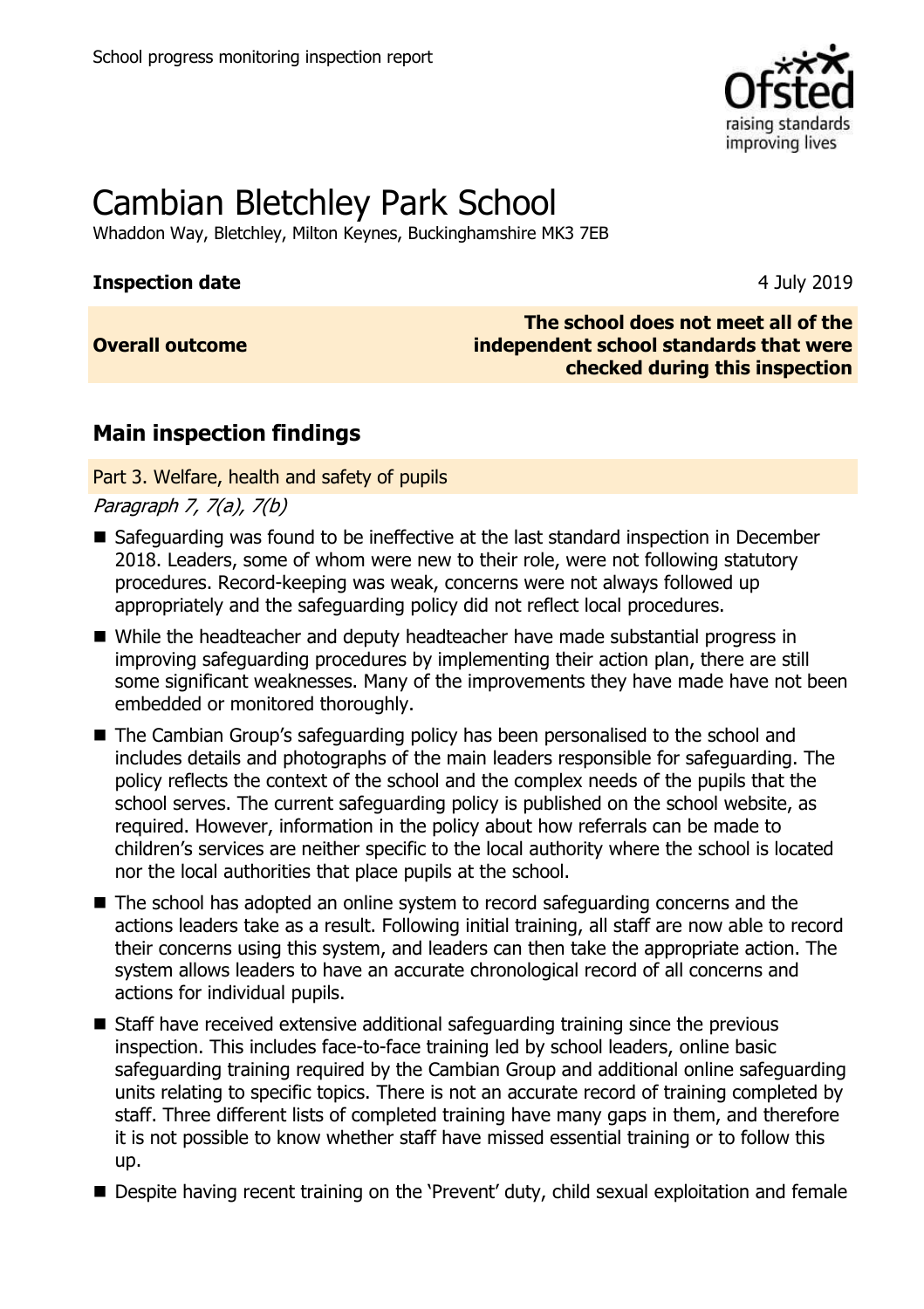

genital mutilation, some staff do not have a secure enough understanding of these topics, particularly female genital mutilation.

- There have been improvements in the procedures for administering medication (including controlled drugs) to pupils. Only since April has the administration of medication been required to be witnessed by a second staff member. Medication is stored securely, and records are kept showing when it is administered. Leaders do not routinely check these records. When pupils have refused medication, or there has been 'a near miss', the school's policy has not been followed.
- Leaders and the proprietor do not yet have a thorough enough oversight of all aspects of safeguarding. For example, the current induction pack for new staff contains an outof-date school safeguarding policy and company guidance on safeguarding that relates directly to the 2014 statutory guidance rather than the current statutory guidance.
- $\blacksquare$  The unmet standards in this part continue to be unmet.

### Part 4. Suitability of staff, supply staff, and proprietors Paragraph 18(2), 18(2)(b), 21(1), 21(3), 21(3)(a), 21(3)(a)(iii), 21(3)(b)

- $\blacksquare$  At the time of the previous inspection, it was found that prohibition-from-teaching checks had not been carried out or recorded on the single central record of recruitment checks. This was put right during the inspection.
- The headteacher and business manager have completed further training in the administration of the single central record of recruitment checks. The school uses the agreed Cambian format for their single central record.
- On a monthly basis, the headteacher has checked the register and recorded that she has done so. The record had not been checked by any senior managers from Cambian since the inspection, despite the failings found in December 2018.
- All of the required checks have been completed for staff who have joined the school since the previous inspection and are recorded on the single central record.
- The regional education lead for Cambian helped the business manager to make some minor administrative changes to the single central record during the monitoring visit to ensure it was compliant.
- All of the standards in this part are now met.

### Part 8. Quality of leadership in and management of schools

Paragraph 34, 34(1), 34(1)(a), 34(1)(b), 34(1)(c)

- The standards in this part were unmet at the time of the previous inspection, because there were unmet independent school standards and this had a negative impact on the well-being of pupils.
- $\blacksquare$  The leadership team has been restructured, with the appointment of a deputy headteacher and two other new senior leadership roles.
- The school's action plan stated that those responsible for governance would audit the independent school standards regularly. This has not happened.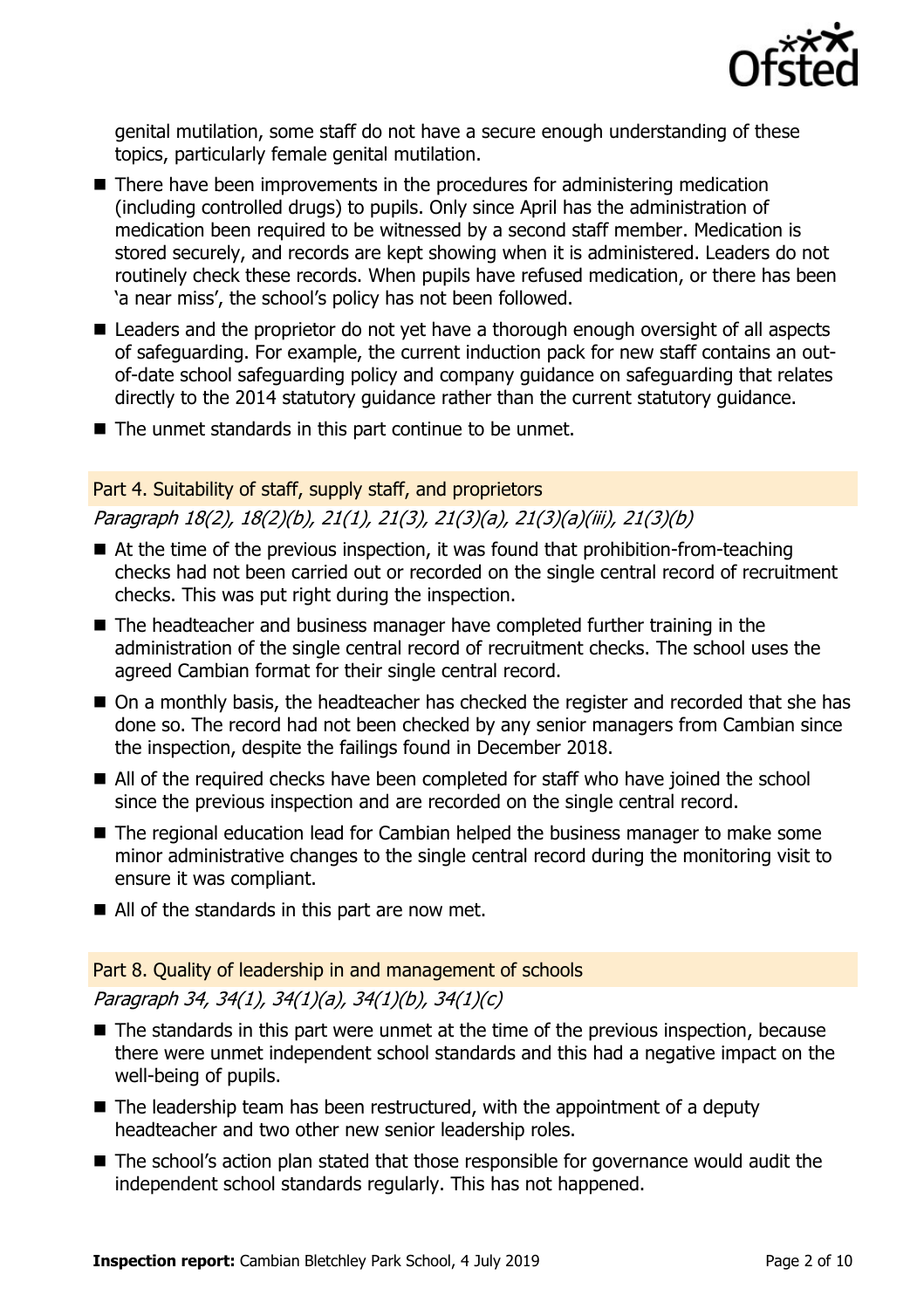

- Although a governance group, chaired by Cambian's director of education, meets termly, it has not been focused enough either on the weaknesses identified at the previous inspection or the rapid improvement needed. The proprietor has been ineffective in helping the school to improve. The school's leaders have not monitored improvements sufficiently well.
- A new regional educational lead has been in post since May 2019. She now knows what needs to be achieved quickly to ensure that the school meets the independent school standards. She has a key role going forward, holding leaders to account but also ensuring that the proprietor meets its statutory duties.
- The standards in this part are unmet.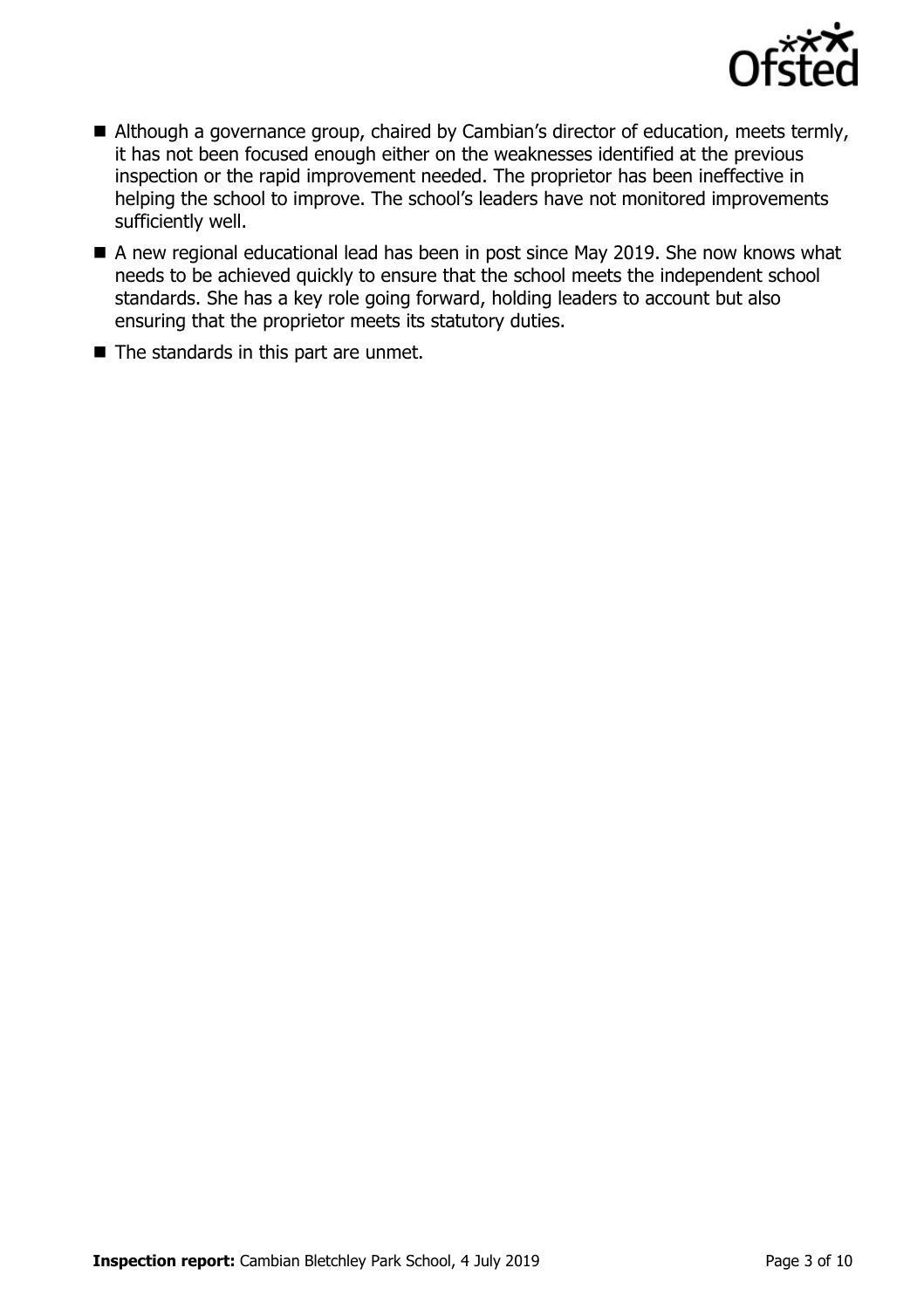

### **Compliance with regulatory requirements**

The school does not meet the requirements of the schedule to The Education (Independent School Standards) Regulations 2014 ('the independent school standards') and associated requirements that were checked during this inspection, as set out in the annex of this report. This included the standards and requirements that the school was judged to not comply with at the previous inspection. Not all of the standards and associated requirements were checked during this inspection.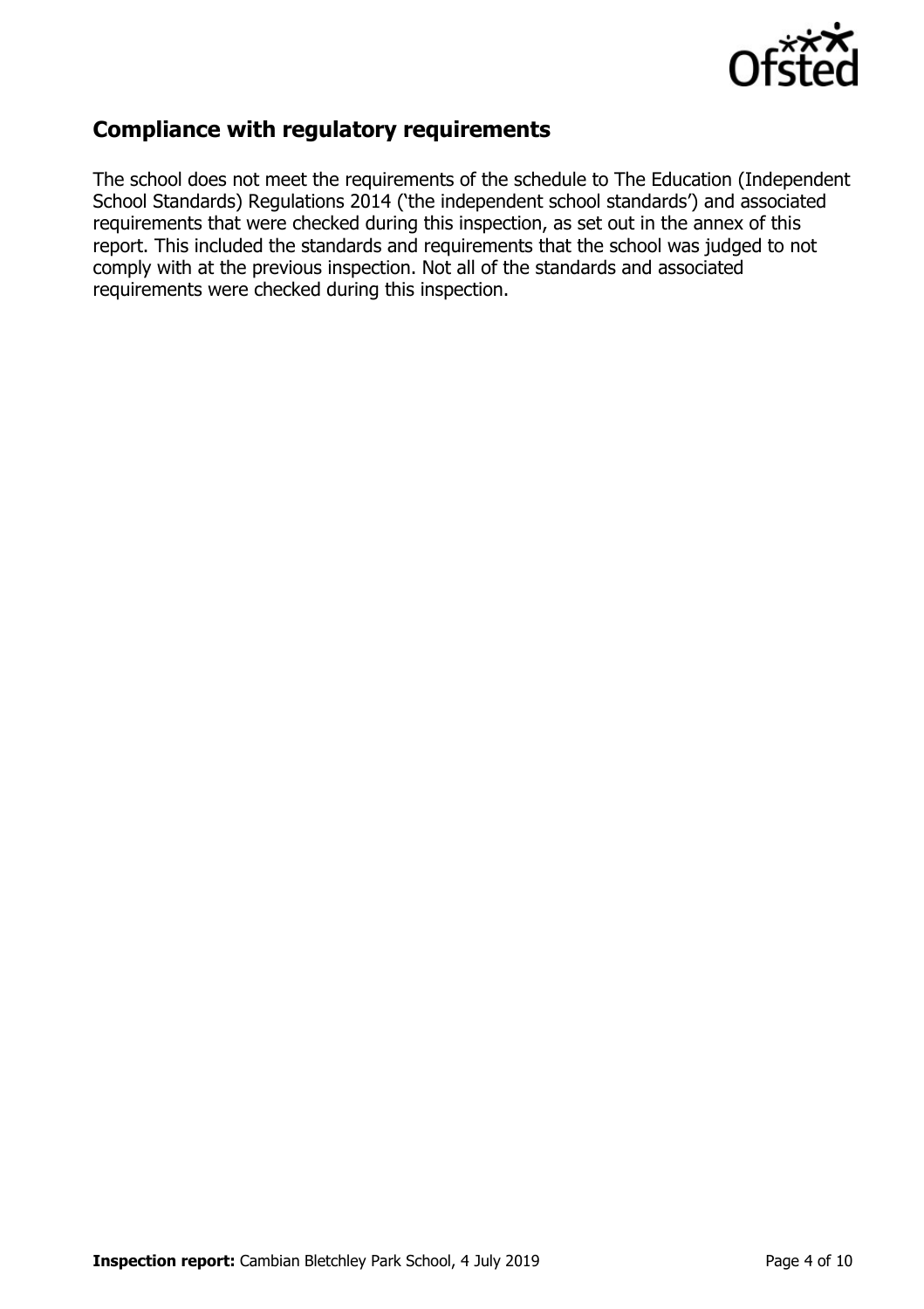

## **School details**

| Unique reference number | 142322   |
|-------------------------|----------|
| DfE registration number | 826/6015 |
| Inspection number       | 10107885 |

This inspection was carried out under section 109(1) and (2) of the Education and Skills Act 2008, the purpose of which is to advise the Secretary of State for Education about the school's suitability for continued registration as an independent school.

| Type of school                         | Other independent special school |
|----------------------------------------|----------------------------------|
| <b>School status</b>                   | Independent school               |
| Age range of pupils                    | 7 to 19                          |
| Gender of pupils                       | Mixed                            |
| Gender of pupils in the sixth form     | Mixed                            |
| Number of pupils on the school roll    | 34                               |
| Of which, number on roll in sixth form | 6                                |
| Number of part-time pupils             | $\mathbf{1}$                     |
| Proprietor                             | Cambian Group                    |
| Chair                                  | <b>Chris Strong</b>              |
| <b>Headteacher</b>                     | Laura Sharman                    |
| Annual fees (day pupils)               | £66,963                          |
|                                        |                                  |
| Telephone number                       | 01908 048 380                    |
| Website                                | www.cambiangroup.com             |
| <b>Email address</b>                   | laura.sharman@cambiangroup.com   |

### **Information about this school**

- Cambian Bletchley Park opened in 2015 in purpose-built premises. It has places for up to 60 pupils.
- All pupils have education, health and care plans funded by seven different local authorities. Almost all pupils have been diagnosed with conditions associated with autism spectrum disorder. Many have communication difficulties and challenging behaviour,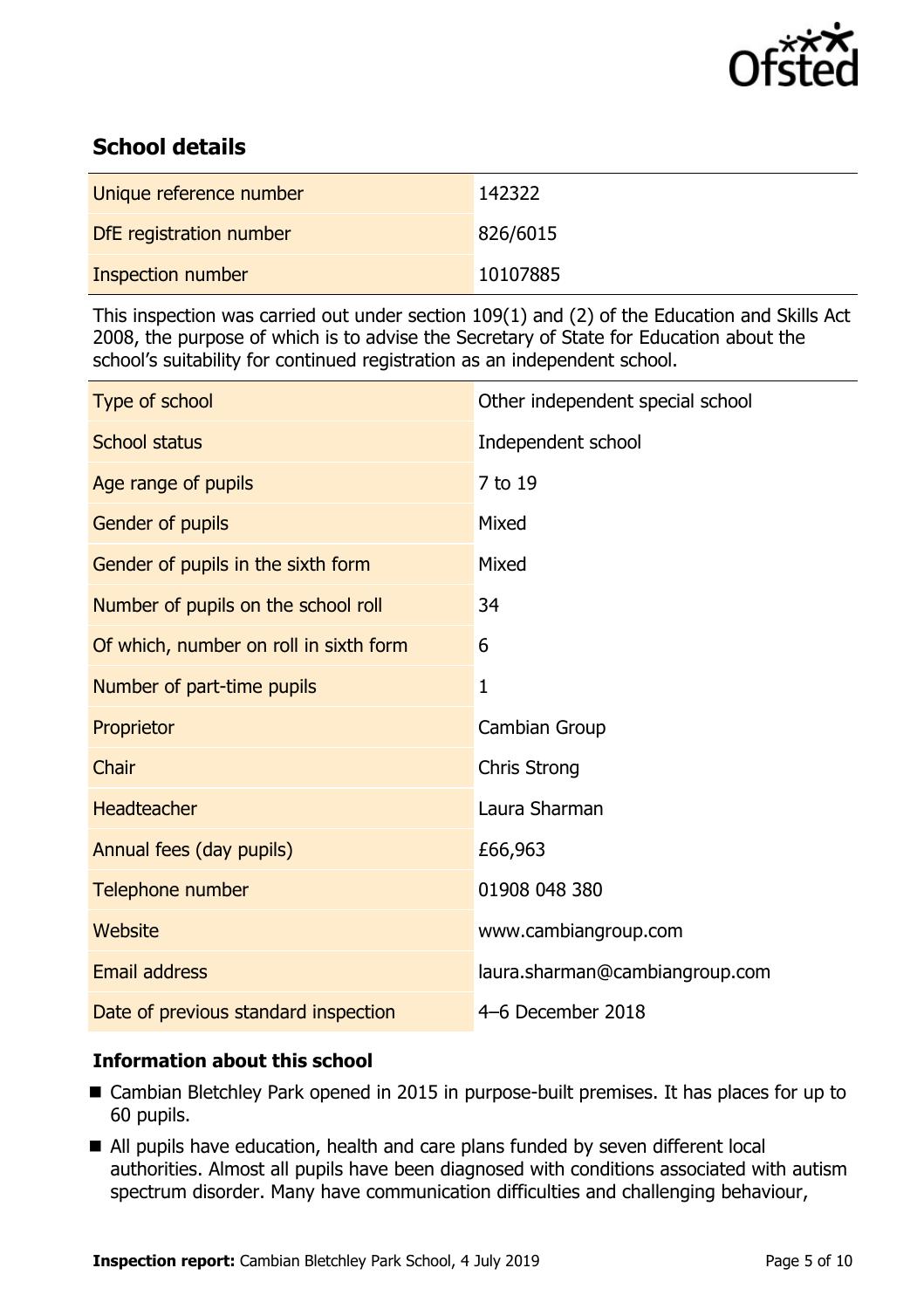

which require a high level of staff support.

- $\blacksquare$  The school does not use any alternative provision.
- Until October 2018, the school was led by an executive headteacher. Since then, the former head of school has been appointed as headteacher.
- The school is part of the Cambian Group, which owns more than 40 schools and colleges nationwide. There is no governing body. Leaders are held to account at termly meetings of Cambian staff, chaired by the director of education. There has been a very recent change in the education lead who provides additional support and challenge to the school.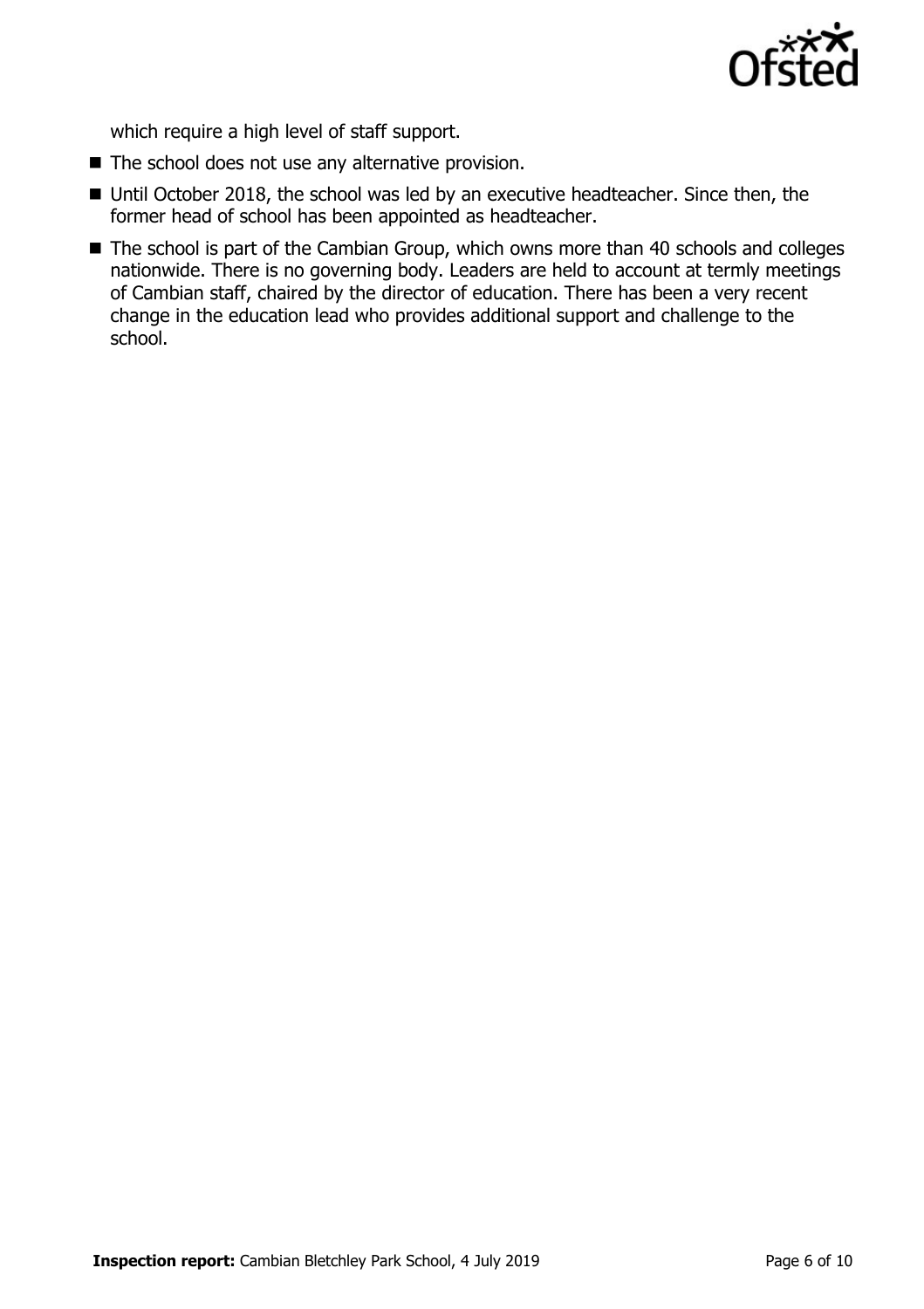

### **Information about this inspection**

- This inspection was carried out at the request of the registration authority for independent schools. The purpose of the inspection was to monitor the progress the school has made in meeting the independent school standards and other requirements that it was judged to not comply with at its previous inspection.
- $\blacksquare$  The inspection was carried out with no notice.
- Her Majesty's Inspector met with the headteacher, deputy headteacher and the regional education lead for the Cambian Group.
- The inspector toured the school with a member of the leadership team and spoke to a range of pupils and students.
- The inspector met with a representative group of teaching and support staff.
- A wide range of documentation was scrutinised, mainly relating to safeguarding procedures, systems and training.

#### **Inspection team**

Lee Selby, lead inspector **Her Majesty's Inspector**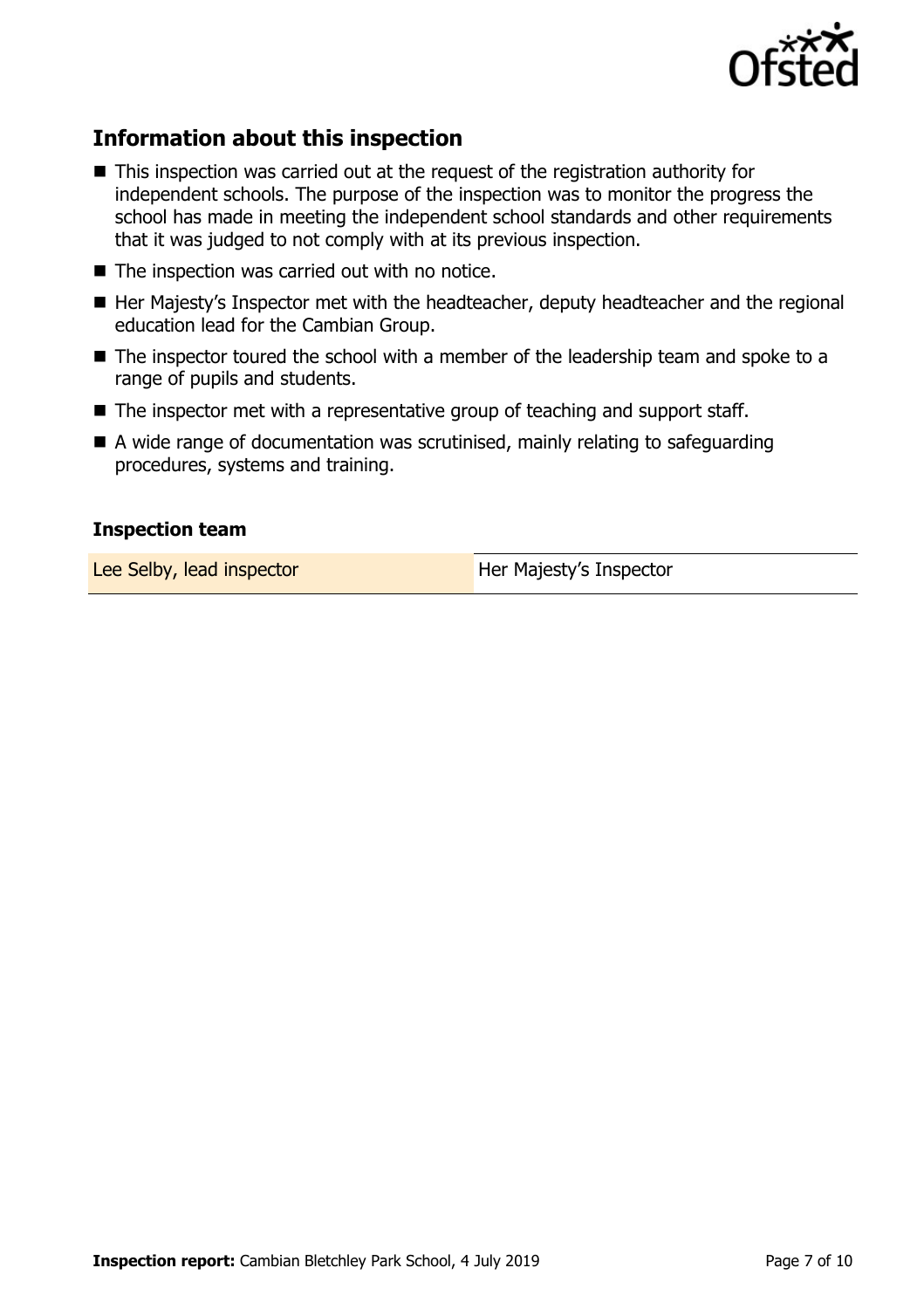

### **Annex. Compliance with regulatory requirements**

### **The school does not meet the following independent school standards**

Standards that were not met at the previous inspection and remain un-met at this inspection

### **Part 3. Welfare, health and safety of pupils**

- 7 The standard in this paragraph is met if the proprietor ensures that–
- 7(a) arrangements are made to safeguard and promote the welfare of pupils at the school; and
- 7(b) such arrangements have regard to any guidance issued by the Secretary of State.

### **Part 8. Quality of leadership in and management of schools**

- $\blacksquare$  34(1) The standard about the quality of leadership and management is met if the proprietor ensures that persons with leadership and management responsibilities at the school–
- 34(1)(a) demonstrate good skills and knowledge appropriate to their role so that the independent school standards are met consistently;
- 34(1)(b) fulfil their responsibilities effectively so that the independent school standards are met consistently; and
- 34(1)(c) actively promote the well-being of pupils.

### **The school now meets the following requirements of the independent school standards**

### **Part 4. Suitability of staff, supply staff and proprietors**

- $\blacksquare$  18(2) The standard in this paragraph is met if-
- 18(2)(b) no such person carries out work, or intends to carry out work, at the school in contravention of a prohibition order, an interim prohibition order, or any direction made under section 128 of the 2008 Act or section 142 of the 2002 Act, or any disqualification, prohibition or restriction which takes effect as if contained in either such direction.
- $\blacksquare$  21(3) The information referred to in this sub-paragraph is-
- 21(3)(a) in relation to each member of staff ('S') appointed on or after 1 May 2007, whether–
- 21(3)(a)(iii) a check was made to establish whether S is subject to any direction made under section 128 of the 2008 Act or section 142 of the 2002 Act or any disqualification, prohibition or restriction which takes effect as if contained in such a direction;
- 21(3)(b) in relation to each member of staff ('S'), whether a check was made to establish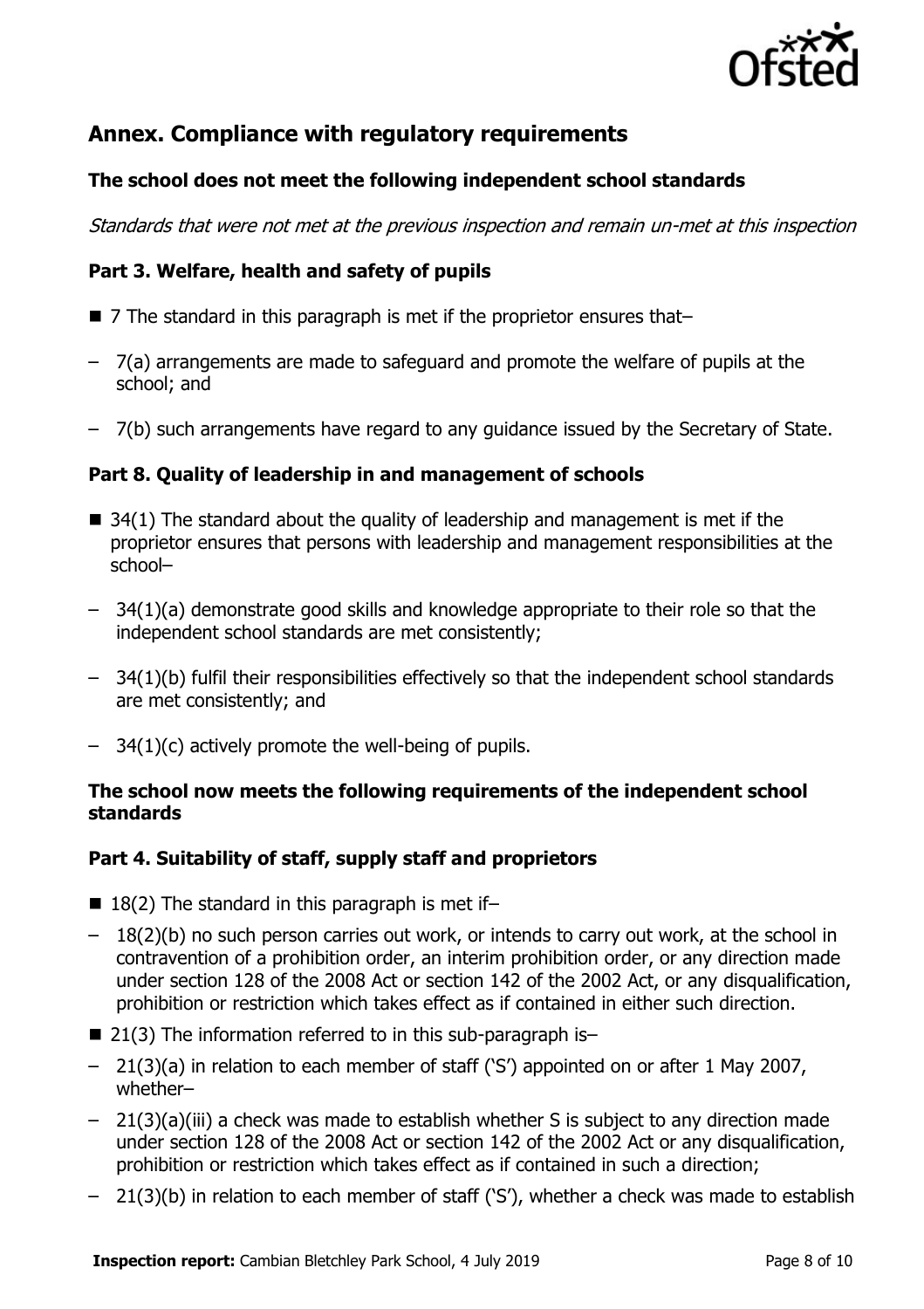

whether S is subject to a prohibition order or an interim prohibition order, including the date on which such check was completed.